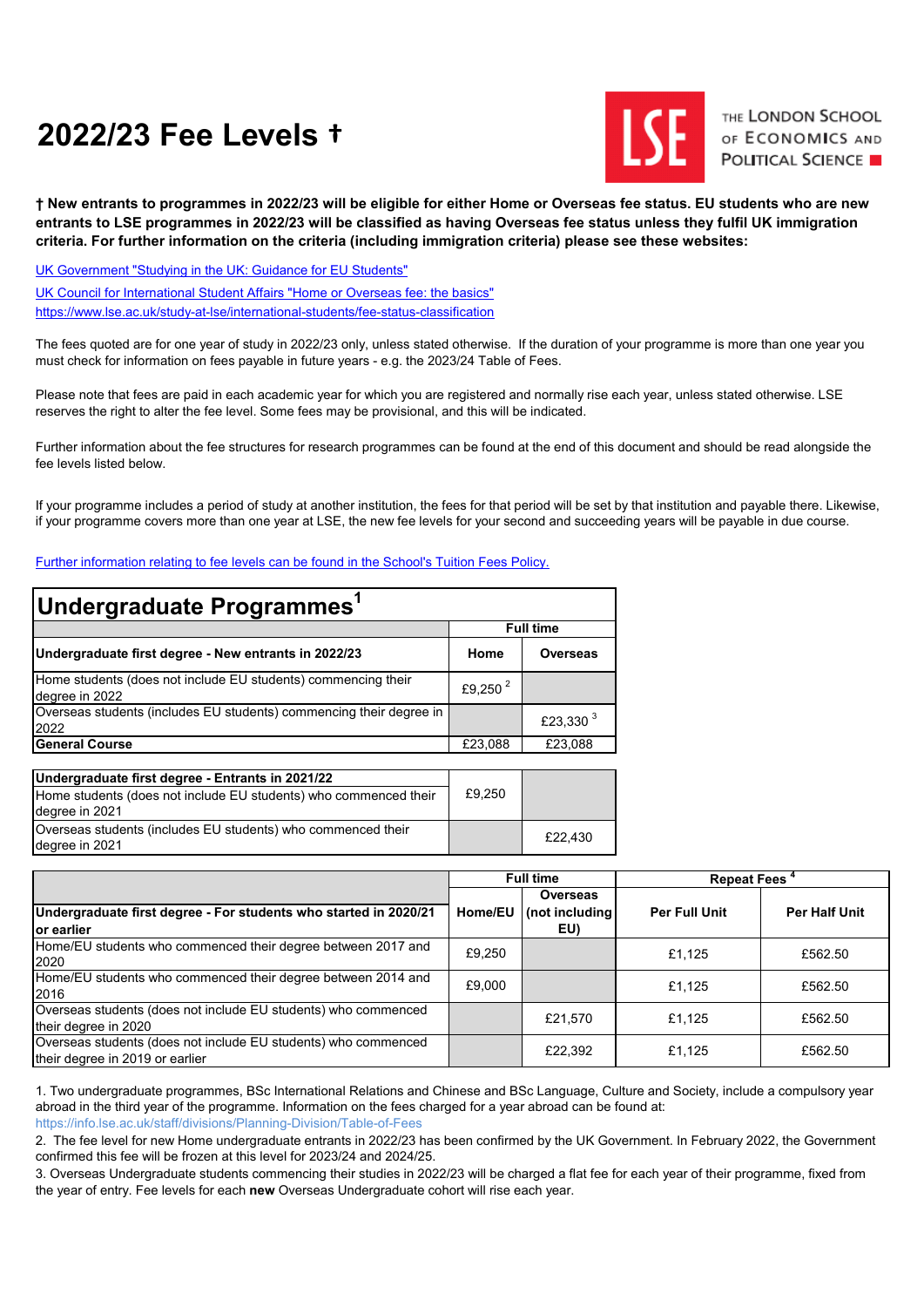4. Undergraduate programmes are not available on a part-time basis. The fees shown relate to full-time students who are allowed to repeat tuition for part of their programme of study by the Repeat Teaching Panel:

https://info.lse.ac.uk/current-students/services/repeat-teaching

The total fee to be paid is dependent on the number of units repeated up to a maximum fee of £4,500

# **Taught Graduate Programmes**

# (For Double Masters Programmes see section below "Double Degree and Two-Year Programmes")

| A                                                 |         | <b>Full time</b> | <b>Part time</b> |                 |
|---------------------------------------------------|---------|------------------|------------------|-----------------|
|                                                   | Home    | <b>Overseas</b>  | Home             | <b>Overseas</b> |
| Diploma in Accounting and Finance                 | £27,984 | £27.984          |                  |                 |
| MSc in Accounting and Finance                     | £31,584 | £32.208          | £15,792          | £16,104         |
| MSc in Accounting, Organisations and Institutions | £31.584 | £32,208          |                  |                 |
| MSc in Anthropology and Development               | £15.816 | £24.456          | £7.908           | £12.228         |
| MSc in Anthropology and Development Management    | £24.456 | £24.456          | £12,228          | £12,228         |
| MSc in Applicable Mathematics                     | £15.816 | £24.456          |                  |                 |
| MSc in Applied Social Data Science                | £31,584 | £32,208          | £15,792          | £16,104         |

| B                               |             | ull time <del>:</del> | <b>Part time</b> |          |
|---------------------------------|-------------|-----------------------|------------------|----------|
|                                 | Home        | Overseas              | Home             | Overseas |
| MSc in<br>າ Behavioural Science | £24<br>.456 | £24,456               | £12.228          | £12.228  |

| $\mathbf{C}$                                   | <b>Full time</b> |                 | <b>Part time</b> |                 |
|------------------------------------------------|------------------|-----------------|------------------|-----------------|
|                                                | Home             | <b>Overseas</b> | Home             | <b>Overseas</b> |
| MSc in China in Comparative Perspective        | £15.816          | £24.456         | £7.908           | £12.228         |
| MSc in City Design and Social Science          | £30.360          | £30.960         | £15.180          | £15.480         |
| MSc in Comparative Politics (All streams)      | £24.456          | £24.456         | £12.228          | £12.228         |
| MSc in Conflict Studies                        | £24.456          | £24.456         | £12.228          | £12,228         |
| MSc in Criminal Justice Policy <sup>5</sup>    | £16.016          | £24.656         | £8.108           | £12.428         |
| MSc in Culture and Conflict in a Global Europe | £24.456          | £24.456         | £12.228          | £12.228         |
| <b>MSc in Culture and Society</b>              | £15,816          | £24.456         | £7.908           | £12.228         |

| I D                                              | <b>Full time</b> |          | <b>Part time</b> |          |
|--------------------------------------------------|------------------|----------|------------------|----------|
|                                                  | Home             | Overseas | Home             | Overseas |
| <b>IMSc in Data Science</b>                      | £31.584          | £32.208  | £15.792          | £16.104  |
| MSc in Development Management                    | £24.456          | £24.456  | £12.228          | £12.228  |
| <b>IMSc in Development Studies (All streams)</b> | £15.816          | £24.456  | £7.908           | £12.228  |

| H                                                 |         | <b>Full time</b> | <b>Part time</b> |          |
|---------------------------------------------------|---------|------------------|------------------|----------|
|                                                   | Home    | <b>Overseas</b>  | Home             | Overseas |
| MSc in Econometrics and Mathematical Economics    | £31.584 | £32,208          |                  |          |
| MSc in Economic Development Policy                | £15,816 | £24,456          | £7.908           | £12.228  |
| MSc in Economic History (All streams)             | £15,816 | £24,456          | £7,908           | £12.228  |
| MSc in Economics (12-Month Programme)             | £31.584 | £32,208          |                  |          |
| MSc in Economics and Management                   | £31.584 | £32,208          |                  |          |
| MSc in Economics and Philosophy                   | £24,456 | £24,456          | £12,228          | £12,228  |
| MSc in Economy and Society                        | £15,816 | £24,456          | £7,908           | £12,228  |
| MSc in Empires, Colonialism and Globalisation     | £15,816 | £24.456          | £7.908           | £12,228  |
| MSc in Environment and Development                | £18.024 | £26,232          | £9.012           | £13,116  |
| MSc in Environmental Economics and Climate Change | £20,136 | £27,984          | £10.068          | £13.992  |
| MSc in Environmental Policy and Regulation        | £18.024 | £26,232          | £9.012           | £13,116  |
| MSc in European and International Public Policy   | £24,456 | £24,456          | £12,228          | £12,228  |
| MSc in European Studies (Research)                | £24,456 | £24,456          | £12.228          | £12,228  |

| F                                    | <b>Full time</b> |          | <b>Part time</b> |          |
|--------------------------------------|------------------|----------|------------------|----------|
|                                      | Home             | Overseas | Home             | Overseas |
| MSc in Finance (Full Time)           | £39.984          | £39.984  |                  |          |
| MSc in Finance and Economics         | £31.584          | £32,208  |                  |          |
| MSc in Finance and Private Equity    | £39.984          | £39.984  |                  |          |
| MSc in Financial History             | £15,816          | £24.456  | £7.908           | £12,228  |
| <b>IMSc in Financial Mathematics</b> | £31.584          | £32,208  |                  |          |

| G                                   | Full time   |                 | <b>Part time</b> |          |
|-------------------------------------|-------------|-----------------|------------------|----------|
|                                     | . .<br>Home | <b>Overseas</b> | Home             | Overseas |
| MSc in<br>Gender (All<br>I streams) | £15.816     | £24.456         | £7.908           | £12.228  |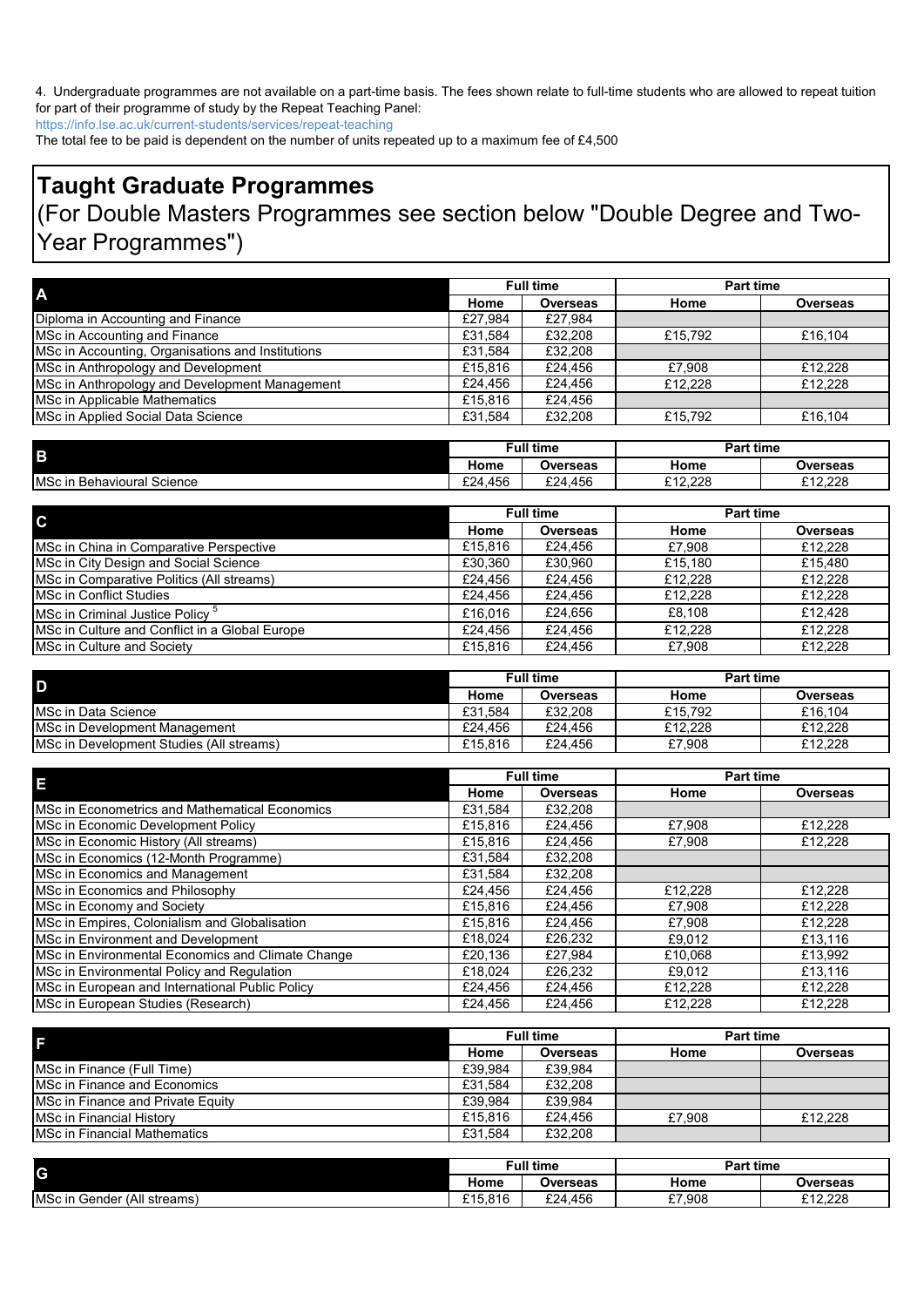| <b>IMSc in Gender. Development and Globalisation</b> | £15,816 | £24.456 | £7.908  | £12.228 |
|------------------------------------------------------|---------|---------|---------|---------|
| MSc in Gender, Media and Culture                     | £15,816 | £24.456 | £7.908  | £12.228 |
| MSc in Gender, Peace and Security                    | £15,816 | £24.456 | £7.908  | £12,228 |
| MSc in Gender, Policy and Inequalities               | £15,816 | £24.456 | £7.908  | £12,228 |
| MSc in Geographic Data Science                       | £24.456 | £24.456 |         |         |
| <b>MSc in Global Health Policy</b>                   | £20.024 | £28,232 | £10.012 | £14.116 |
| MSc in Global Politics                               | £26.232 | £26,232 | £13.116 | £13.116 |

| H                                                                                                     |                                                                                 | <b>Full time</b> | <b>Part time</b> |          |
|-------------------------------------------------------------------------------------------------------|---------------------------------------------------------------------------------|------------------|------------------|----------|
|                                                                                                       | Home                                                                            | Overseas         | Home             | Overseas |
| MSc in Health and International Development                                                           | £15,816                                                                         | £24.456          | £7.908           | £12,228  |
| <b>IMSc in Health Data Science</b>                                                                    | £24.456                                                                         | £24,456          | £12.228          | £12,228  |
| MSc in Health Policy, Planning and Financing                                                          | See How to Apply on the London School of Hygiene & Tropical Medicine<br>website |                  |                  |          |
| MSc in History of International Relations                                                             | £15.816                                                                         | £24.456          | £7.908           | £12,228  |
| MSc in Human Geography and Urban Studies (Research)                                                   | £15,816                                                                         | £24,456          | £7,908           | £12,228  |
| MSc in Human Resources and Organisations                                                              | £26,232                                                                         | £26,232          |                  |          |
| MSc in Human Resources and Organisations (HRM/CIPD and<br>International Employment Relations streams) | £27.240                                                                         | £27.240          | £13.620          | £13.620  |
| MSc in Human Rights                                                                                   | £18.024                                                                         | £26.232          | £9,012           | £13,116  |
| MSc in Human Rights and Politics                                                                      | £18.024                                                                         | £26,232          | £9.012           | £13.116  |

| П                                                                        |         | <b>Full time</b> | Part time |                 |
|--------------------------------------------------------------------------|---------|------------------|-----------|-----------------|
|                                                                          | Home    | <b>Overseas</b>  | Home      | <b>Overseas</b> |
| MSc in Inequalities and Social Science                                   | £15,816 | £24.456          | £7.908    | £12.228         |
| MSc in International and Asian History                                   | £15,816 | £24.456          |           |                 |
| MSc in International Development and Humanitarian Emergencies            | £15,816 | £24.456          | £7.908    | £12.228         |
| MSc in International Health Policy                                       | £19.032 | £27.240          | £9.516    | £13.620         |
| MSc in International Migration and Public Policy                         | £24.456 | £24.456          | £12,228   | £12,228         |
| MSc in International Political Economy (Both streams)                    | £26.232 | £26,232          | £13.116   | £13,116         |
| MSc in International Relations (Both streams)                            | £26,232 | £26.232          | £13,116   | £13,116         |
| MSc in International Social and Public Policy (All streams) <sup>5</sup> | £16.016 | £24.656          | £8.108    | £12.428         |

|                                           |         | Full time | <b>Part time</b> |          |
|-------------------------------------------|---------|-----------|------------------|----------|
|                                           | Home    | Overseas  | Home             | Overseas |
| <b>ILLM</b>                               | £18.024 | £27.984   | £9.012           | £13.992  |
| <b>IMSc in Local Economic Development</b> | £15.816 | £24.456   | £7.908           | £12.228  |

| M                                                               | <b>Full time</b> |                 | <b>Part time</b> |                 |
|-----------------------------------------------------------------|------------------|-----------------|------------------|-----------------|
|                                                                 | Home             | <b>Overseas</b> | Home             | <b>Overseas</b> |
| MSc in Management (12-Month Programme) <sup>o</sup>             | £34.584          | £34.584         |                  |                 |
| MSc in Management and Strategy                                  | £31.584          | £32.208         |                  |                 |
| MSc in Management of Information Systems and Digital Innovation | £31.584          | £32,208         | £15,792          | £16.104         |
| MSc in Marketing                                                | £31.584          | £32,208         | £15,792          | £16,104         |
| IMSc in Media and Communications (All streams)                  | £24.456          | £24.456         | £12,228          | £12.228         |
| MSc in Media, Communication and Development                     | £24.456          | £24.456         | £12,228          | £12.228         |
| MA in Modern History                                            | £15,816          | £24.456         | £7.908           | £12.228         |

| $\overline{O}$                                   | <b>Full time</b> |          | <b>Part time</b> |          |
|--------------------------------------------------|------------------|----------|------------------|----------|
|                                                  | Home             | Overseas | Home             | Overseas |
| <b>IMSc in Operations Research and Analytics</b> | £26.232          | £26.232  | £13.116          | £13.116  |
| MSc in Organisational and Social Psychology      | £24.456          | £24.456  | £12.228          | £12.228  |

| P                                              |                       | <b>Full time</b> | <b>Part time</b> |          |
|------------------------------------------------|-----------------------|------------------|------------------|----------|
|                                                | Home                  | Overseas         | Home             | Overseas |
| MSc in Philosophy and Public Policy            | £24,456               | £24,456          | £12,228          | £12,228  |
| MSc in Philosophy of Science                   | £15,816               | £24,456          | £7,908           | £12,228  |
| MSc in Philosophy of the Social Sciences       | £15,816               | £24,456          | £7,908           | £12,228  |
| MSc in Political Economy of Europe             | £24,456               | £24.456          | £12,228          | £12,228  |
| MSc in Political Economy of Late Development   | £15,816               | £24.456          |                  |          |
| MSc in Political Science and Political Economy | £24,456               | £24,456          | £12.228          | £12,228  |
| MSc in Political Sociology                     | £15,816               | £24,456          | £7.908           | £12.228  |
| MSc in Political Theory                        | £24.456               | £24.456          | £12.228          | £12.228  |
| MSc in Politics and Communication              | £24.456               | £24.456          | £12.228          | £12,228  |
| MSc in Psychology of Economic Life             | £18,024               | £24.456          | £9.012           | £12,228  |
| Master of Public Administration (MPA)          | See MPA section below |                  |                  |          |
| Master of Public Policy (MPP)                  | £36.558               | £36,558          |                  |          |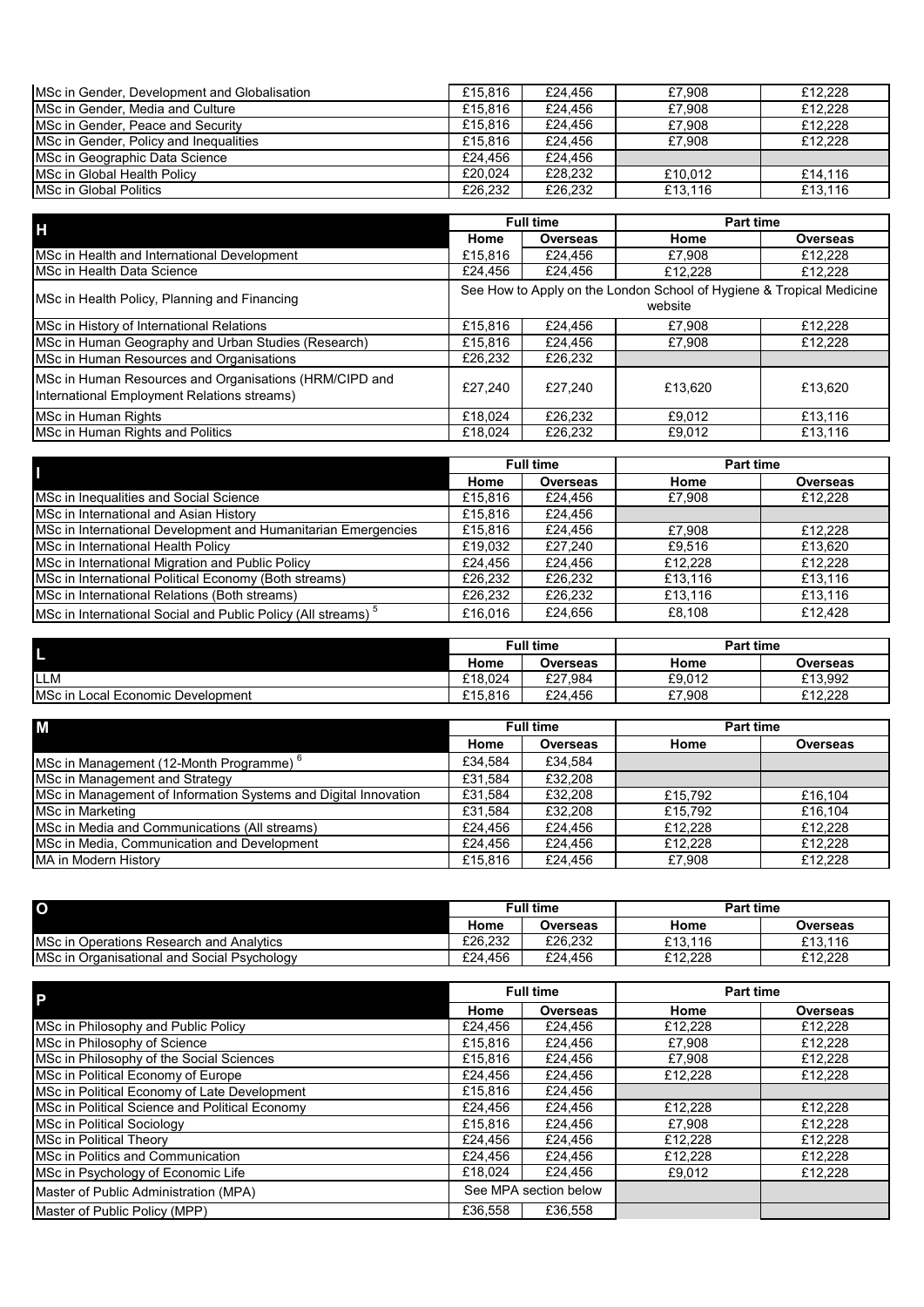| <b>IMSc in Public Policy and Administration (Both streams)</b> | £26.232          | £26,232  | £13.116          | £13.116         |
|----------------------------------------------------------------|------------------|----------|------------------|-----------------|
|                                                                |                  |          |                  |                 |
|                                                                | <b>Full time</b> |          | <b>Part time</b> |                 |
| <b>IQ</b>                                                      | Home             | Overseas | Home             | <b>Overseas</b> |
| <b>IMSc in Quantitative Economic History</b>                   | £15,816          | £24.456  | £7.908           | £12,228         |
| <b>IMSc in Quantitative Methods for Risk Management</b>        | £31.584          | £32,208  | £15.792          | £16.104         |

| <b>IR</b>                                        | <b>Full time</b> |          | <b>Part time</b> |                 |
|--------------------------------------------------|------------------|----------|------------------|-----------------|
|                                                  | Home             | Overseas | Home             | <b>Overseas</b> |
| <b>IMSc in Real Estate Economics and Finance</b> | £27.984          | £27.984  | £13.992          | £13,992         |
| MSc in Regional and Urban Planning Studies       | £15,816          | £24.456  | £7.908           | £12,228         |
| <b>IMSc in Regulation (Both streams)</b>         | £15,816          | £24.456  | £7.908           | £12,228         |
| <b>IMSc in Risk and Finance</b>                  | £31.584          | £32,208  |                  |                 |

| <b>S</b>                                                                 | <b>Full time</b> |          | <b>Part time</b> |                 |
|--------------------------------------------------------------------------|------------------|----------|------------------|-----------------|
|                                                                          | Home             | Overseas | Home             | <b>Overseas</b> |
| MSc in Social and Cultural Psychology                                    | £15,816          | £24,456  | £7,908           | £12,228         |
| <b>IMSc in Social and Public Communication</b>                           | £15,816          | £24,456  | £7,908           | £12,228         |
| MSc in Social Anthropology (All streams)                                 | £15,816          | £24,456  | £7,908           | £12,228         |
| MSc in Social Innovation and Entrepreneurship <sup>7</sup>               | £33,084          | £33,708  |                  |                 |
| MSc in Social Research Methods                                           | £15,816          | £24,456  | £7,908           | £12,228         |
| MSc in Sociology                                                         | £15,816          | £24.456  | £7.908           | £12,228         |
| MSc in Statistics (including the Research and Social Statistics streams) | £15,816          | £24.456  | £7.908           | £12.228         |
| MSc in Statistics (Financial Statistics - both streams)                  | £31.584          | £32.208  | £15.792          | £16,104         |
| MSc in Strategic Communications                                          | £24.456          | £24.456  | £12.228          | £12.228         |

| Đ                                                            |                  | <b>Full time</b> | <b>Part time</b> |          |  |
|--------------------------------------------------------------|------------------|------------------|------------------|----------|--|
|                                                              | Home             | Overseas         | πυπισ            | Overseas |  |
| <b>IMSc in Theory and History of International Relations</b> | £15,816          | £24.456          | £7.908           | £12.228  |  |
|                                                              |                  |                  |                  |          |  |
| l U                                                          | <b>Full time</b> |                  | <b>Part time</b> |          |  |
|                                                              | Home             | Overseas         | Home             | Overseas |  |

MSc in Urbanisation and Development **E15,816** E15,816 **E24,456 E27,908** E12,228

5. Students on the MSc Criminal Justice Policy and MSc International Social and Public Policy benefit from an enhanced programme of events and activities for which an additional £200 is included in the quoted fee. For part time students the £200 is included in the fee for Year 1.

6. Students on the MSc Management attend an international study trip over the summer, which is included in the quoted fee.

7. Students on the MSc Social Innovation and Entrepreneurship have a field trip, which is included in the quoted fee.

# **Double Degrees and Two-Year Programmes**

# **Double Degrees For Starters in 2022/23**

|                                                                                                                                                                                                                   | 2022/23            |                    | 2023/24            |                 |
|-------------------------------------------------------------------------------------------------------------------------------------------------------------------------------------------------------------------|--------------------|--------------------|--------------------|-----------------|
| Year One (2022/23) at LSE                                                                                                                                                                                         | Home               | <b>Overseas</b>    | Home               | <b>Overseas</b> |
| LSE-Fudan Double Masters in Financial Statistics and Chinese<br>Economy                                                                                                                                           | £31,584            | £32,208            | Partner Fee        |                 |
| MSc in Global Media and Communications (with USC, Fudan or UCT)                                                                                                                                                   | £24,456            | £24,456            | <b>Partner Fee</b> |                 |
| LSE-Fudan Double Masters in the Global Political Economy of China<br>and Europe                                                                                                                                   | £24,456            | £24,456            | <b>Partner Fee</b> |                 |
| LSE-Fudan Double Masters in International Social and Public Policy <sup>8</sup>                                                                                                                                   | £16,016            | £24,656            | <b>Partner Fee</b> |                 |
| Year Two (2023/24) at LSE (provisional fees)                                                                                                                                                                      | Home               | <b>Overseas</b>    | Home               | Overseas        |
| Sciences Po-LSE Double Degree in Affaires Internationales and<br>International Relations / International Political Economy:<br>MSc in International Political Economy or<br><b>MSc in International Relations</b> | <b>Partner Fee</b> |                    | £27,288            | £27,288         |
| LSE-NUS Double MSc in Asian and International History                                                                                                                                                             |                    | <b>Partner Fee</b> | £25,440            | £25,440         |
| LSE-PKU Double MSc in Environmental Policy, Technology and<br>Health:                                                                                                                                             |                    |                    |                    |                 |
| MSc in Environment & Development                                                                                                                                                                                  |                    | Partner Fee        | £18,744            | £27,288         |
| MSc in Environmental Economics & Climate Change                                                                                                                                                                   |                    |                    | £20,928            | £29,112         |
| MSc in Environmental Policy & Regulation                                                                                                                                                                          |                    |                    | £18,744            | £27,288         |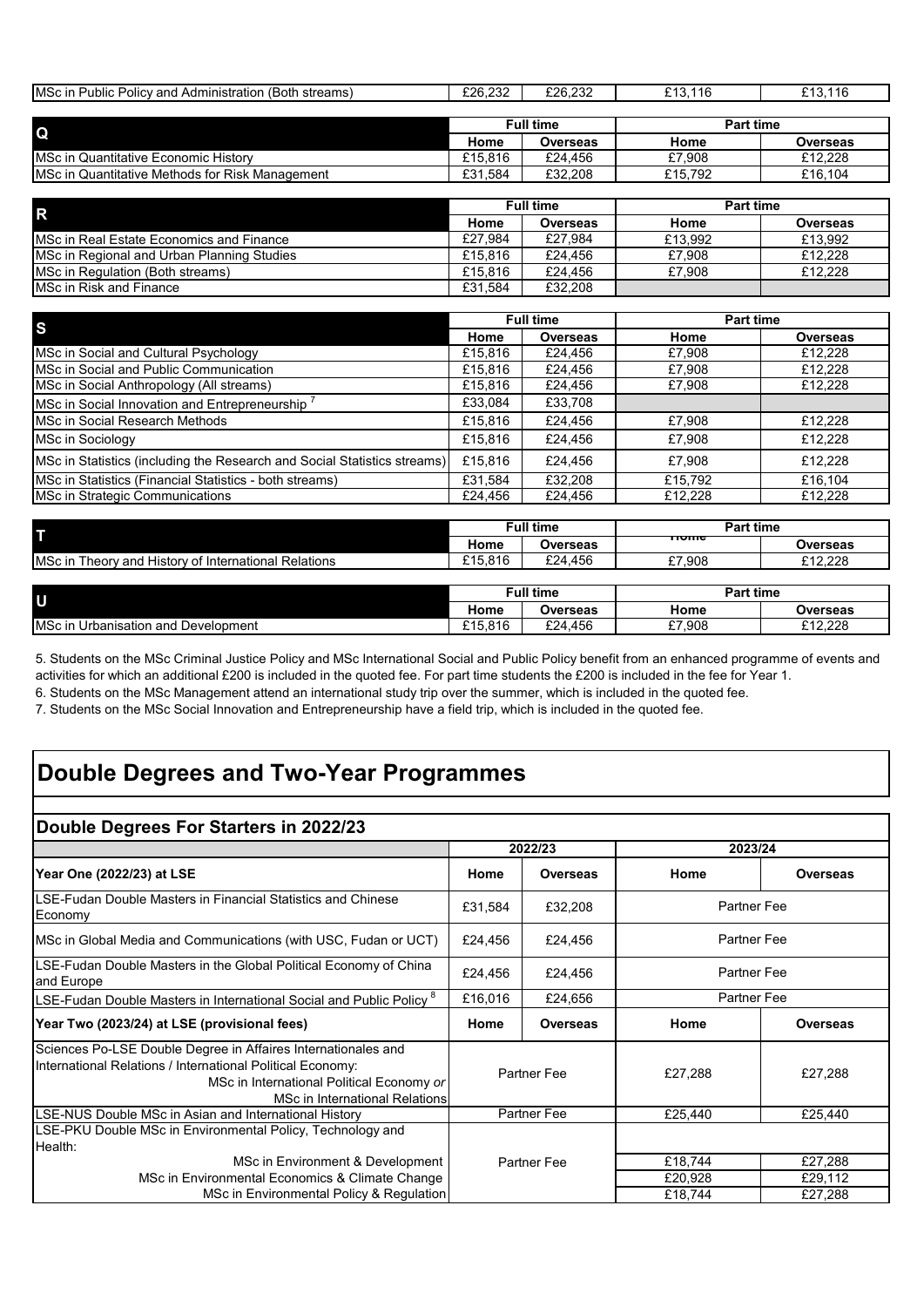| LSE-Bocconi Double Masters in European and International Public<br><b>Policy and Politics</b>                                                                                                        | Partner Fee        | £25.440 | £25,440 |
|------------------------------------------------------------------------------------------------------------------------------------------------------------------------------------------------------|--------------------|---------|---------|
| LSE-Sciences Po Double Masters in European Studies:                                                                                                                                                  |                    |         |         |
| MSc in European and International Public Policy or<br>MSc in Culture and Conflict in a Global Europe or<br>MSc in International Migration and Public Policy or<br>MSc in Political Economy of Europe | Partner Fee        | £25.440 | £25,440 |
| LSE-PKU Double MSc in International Affairs                                                                                                                                                          | <b>Partner Fee</b> | £25,440 | £25,440 |
| LSE-Columbia Double MSc in International and World History                                                                                                                                           | <b>Partner Fee</b> | £25,440 | £25,440 |
| LSE-Sciences Po Double Degree in the Political Economy of<br>Development                                                                                                                             | Partner Fee        | £25,440 | £25,440 |
| LSE-PKU Double Degree in Public Administration and Government<br>(MSc in Public Policy and Administration)                                                                                           | Partner Fee        | £27,288 | £27,288 |
| LSE-Sciences Po Double MSc in Urban Policy:<br>MSc in Local Economic Development or<br>MSc in Regional and Urban Planning Studies or<br>MSc Urbanisation and Development                             | <b>Partner Fee</b> | £16,440 | £25,440 |

| <b>Prear One institution optional</b>                                     | 2022/23 |          | 2023/24 |          |
|---------------------------------------------------------------------------|---------|----------|---------|----------|
|                                                                           | Home    | Overseas | Home    | Overseas |
| MA in Global Studies: A European Perspective (MSc in Economic<br>History) | £15.816 | £24.456  | £16.440 | £25.440  |

| Two-Year Programmes For Starters in 2022/23 |         |          |         |          |
|---------------------------------------------|---------|----------|---------|----------|
|                                             |         | 2022/23  | 2023/24 |          |
|                                             | Home    | Overseas | Home    | Overseas |
| <b>Global MSc in Management</b>             | £32.584 | £33.208  | £32.856 | £33.504  |
| <b>MSc in Economics</b>                     | £24.456 | £24.456  | £32.856 | £33.504  |

8. Students on LSE-Fudan Double Masters in International Social and Public Policy benefit from an enhanced programme of events and activities in their first year at LSE, for which an additional £200 is included in the quoted fee.

# **Master of Public Administration (MPA) - including Double Degrees**

|                                                                                                                                    | 2022/23     |                 | 2023/24     |          |
|------------------------------------------------------------------------------------------------------------------------------------|-------------|-----------------|-------------|----------|
|                                                                                                                                    | Home        | <b>Overseas</b> | Home        | Overseas |
| Two years at LSE (2022/23 and 2023/24)                                                                                             | £27.421     |                 | £27.421     |          |
| Year 1 at LSE (2022/23), Year 2 (2023/24) at Partner Institution -<br>LSE-University of Toronto and LSE-Columbia University Double | £27.421     |                 | Partner Fee |          |
| Degrees                                                                                                                            |             |                 |             |          |
| Year 1 at Partner Institution (2022/23), Year 2 at LSE (2023/24) -<br>LSE-Sciences Po Double Degree                                | Partner Fee |                 | £27.421     |          |

# **Executive Masters** <sup>9</sup>

|                                                                                                     | 2022/23 |                   | 2023/24           |          |
|-----------------------------------------------------------------------------------------------------|---------|-------------------|-------------------|----------|
|                                                                                                     | Home    | <b>Overseas</b>   | Home              | Overseas |
| Executive MSc in Behavioural Science                                                                | £36,850 | £36,850           |                   |          |
| <b>Executive Master's in Cities</b>                                                                 | £37,666 | £37,666           |                   |          |
| Executive MSc in Evaluation of Health Care Interventions and<br>Outcomes in collaboration with NICE | £14,602 | £14.602           | £14,602           | £14,602  |
| MSc in Finance (Part Time)                                                                          | £19,992 | £19,992           | £19,992           | £19,992  |
| Executive Global MSc Management <sup>10</sup>                                                       | £68,352 | £68,352           |                   |          |
| Executive MSc in Health Economics, Outcomes and Management in<br>Cardiovascular Sciences            | £15,020 | £15.020           | £15.020           | £15,020  |
| Executive MSc in Health Economics, Policy and Management                                            | £12,478 | £12.478           | £12,478           | £12,478  |
| Executive MSc in International Strategy and Diplomacy                                               | £30.368 | £30,368           |                   |          |
| Executive Master's in Law <sup>11</sup>                                                             |         | £3,750 per module | £3,750 per module |          |
| <b>Executive MPA</b>                                                                                | £17,606 | £17,606           | £17,606           | £17,606  |
| <b>Executive MSc in Social Business and Entrepreneurship</b>                                        | £33.946 | £33.946           |                   |          |

9. The 2022/23 fees listed above for Executive MSc programmes are for new entrants. Students in year two of an Executive MSc programme should refer to the Table of Fees from the previous year for their continuing fees.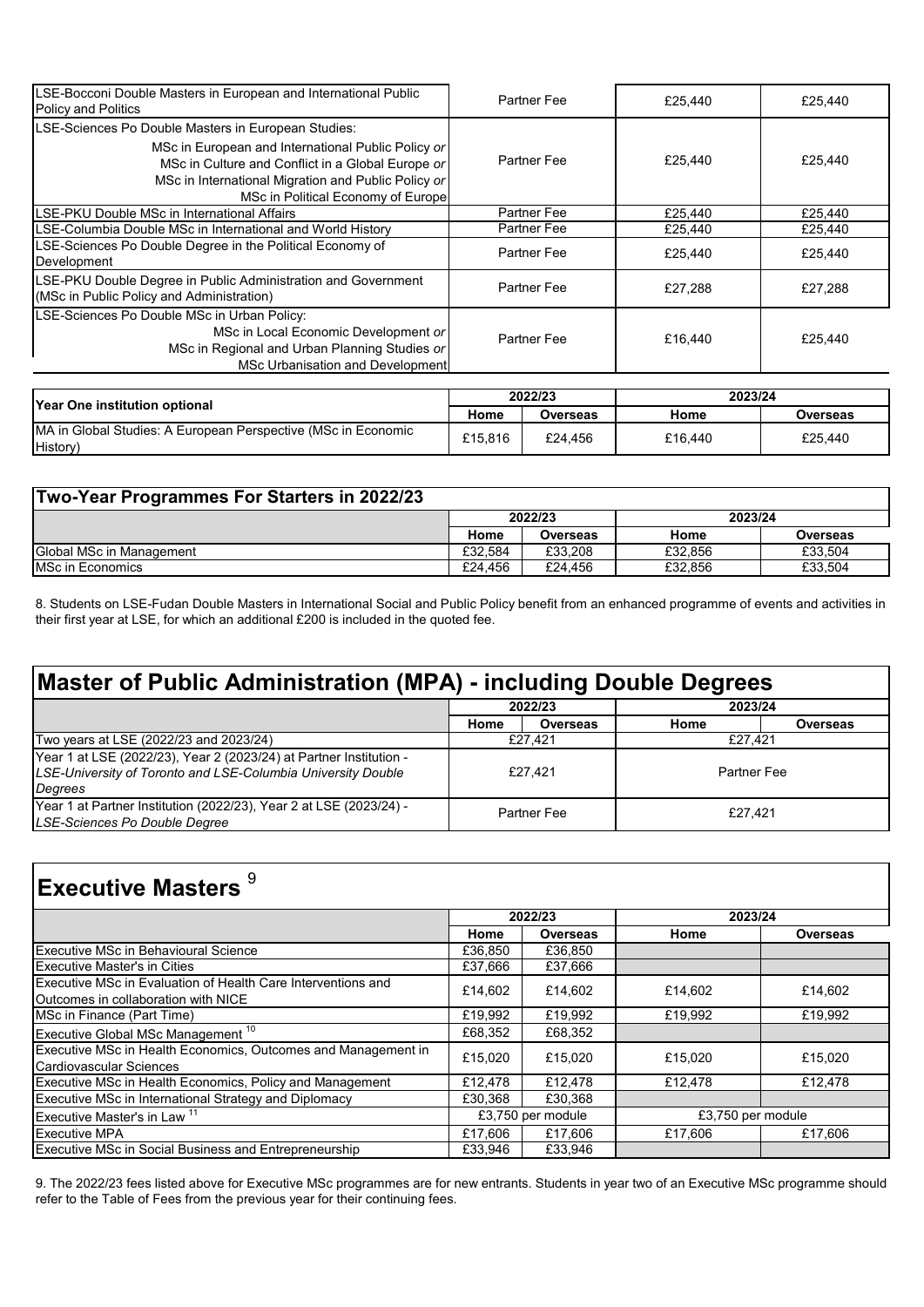10. The fee charged for the Executive Global MSc Management is the total tuition fee for the whole two-year programme.

11. In addition to the module fee listed for the Executive Master's in Law, students are required to pay a registration fee of £650 for this programme.

|                                                                       | <b>Full time</b>     |                 | <b>Part time</b> |                 |
|-----------------------------------------------------------------------|----------------------|-----------------|------------------|-----------------|
|                                                                       | Home $\overline{12}$ | <b>Overseas</b> | Home             | <b>Overseas</b> |
| Old MPhil/PhD Structure - this fee structure applies to students      |                      |                 |                  |                 |
| starting prior to 2013/14                                             |                      |                 |                  |                 |
| MPhil/ PhD (second year)                                              | £4,596               | £20,928         | £2,298           | £10,464         |
| MPhil/ PhD (third year)                                               | £3,447               | £15,696         | £1.723           | £7.848          |
| MPhil/ PhD (continuation fee)                                         | £816                 | £816            | £816             | £816            |
| New MPhil/PhD structure - this fee structure applies to students      |                      |                 |                  |                 |
| starting from 2013/14 onwards                                         |                      |                 |                  |                 |
| MPhil/ PhD (first year)                                               | £4,596               | £20,928         | £2,298           | £10,464         |
| MPhil/ PhD (second year)                                              | £4,596               | £20,928         | £2,298           | £10.464         |
| MPhil/ PhD (third year)                                               | £4,596               | £20.928         | £2,298           | £10,464         |
| MPhil/ PhD (fourth year)                                              | £0                   | £0              | £2,298           | £10,464         |
| MPhil/PhD (exceptional registration beyond the fourth year)           | £4,596               | £20,928         | £2,298           | £10,464         |
| MRes/PhD (1 + 4) structure - this fee structure applies to students   |                      |                 |                  |                 |
| starting from 2015/16 onwards                                         |                      |                 |                  |                 |
| MRes (first year)                                                     | £4,596               | £20,928         | £2,298           | £10,464         |
| PhD (first year)                                                      | £4,596               | £20,928         | £2,298           | £10,464         |
| PhD (second year)                                                     | £4,596               | £20,928         | £2,298           | £10,464         |
| PhD (third year)                                                      | £4,596               | £20,928         | £2,298           | £10,464         |
| PhD (fourth year)                                                     | £0                   | E <sub>0</sub>  | £2.298           | £10.464         |
| PhD (exceptional registration beyond the fourth year)                 | £4,596               | £20,928         | £2,298           | £10,464         |
| MRes/PhD $(2 + 3)$ structure - this fee structure applies to students |                      |                 |                  |                 |
| starting from 2020/21 onwards                                         |                      |                 |                  |                 |
| MRes (first year)                                                     | £4.596               | £20.928         | £2.298           | £10.464         |
| MRes (second year)                                                    | £4,596               | £20,928         | £2,298           | £10,464         |
| PhD (first year)                                                      | £4,596               | £20,928         | £2,298           | £10,464         |
| PhD (second year)                                                     | £4.596               | £20.928         | £2,298           | £10,464         |
| PhD (third year)                                                      | £0                   | £0              | £2,298           | £10,464         |
| PhD (exceptional registration beyond the third year)                  | E4,596               | £20.928         | £2,298           | £10,464         |
| MRes/PhD $(2 + 4)$ structure - this structure applies to student      |                      |                 |                  |                 |
| starting from 2015/16 onwards                                         |                      |                 |                  |                 |
| MRes (first year)                                                     | £4.596               | £20,928         | £2,298           | £10,464         |
| MRes (second year)                                                    | £4.596               | £20.928         | £2,298           | £10.464         |
| PhD (first year)                                                      | £4,596               | £20,928         | £2,298           | £10,464         |
| PhD (second year)                                                     | £4,596               | £20,928         | £2,298           | £10,464         |
| PhD (third year)                                                      | £4,596               | £20,928         | £2,298           | £10.464         |
| PhD (fourth year)                                                     | £0                   | £0              | £2,298           | £10.464         |
| PhD (exceptional registration beyond the fourth year)                 | £4,596               | £20,928         | £2,298           | £10,464         |
|                                                                       |                      |                 |                  |                 |
|                                                                       | <b>Full time</b>     |                 | Per term         |                 |
|                                                                       | Home                 | <b>Overseas</b> | Home             | <b>Overseas</b> |

| 12. The LSE chooses to set its Home postgraduate research fee in line with the level set by the UK Research Councils. The amount of £4,596 |  |  |
|--------------------------------------------------------------------------------------------------------------------------------------------|--|--|
| shown here was confirmed by the UK Research Councils in February 2022.                                                                     |  |  |

**Visiting research students E1,560 E24,680 E4,680 £1,560 £1,560 £1,560**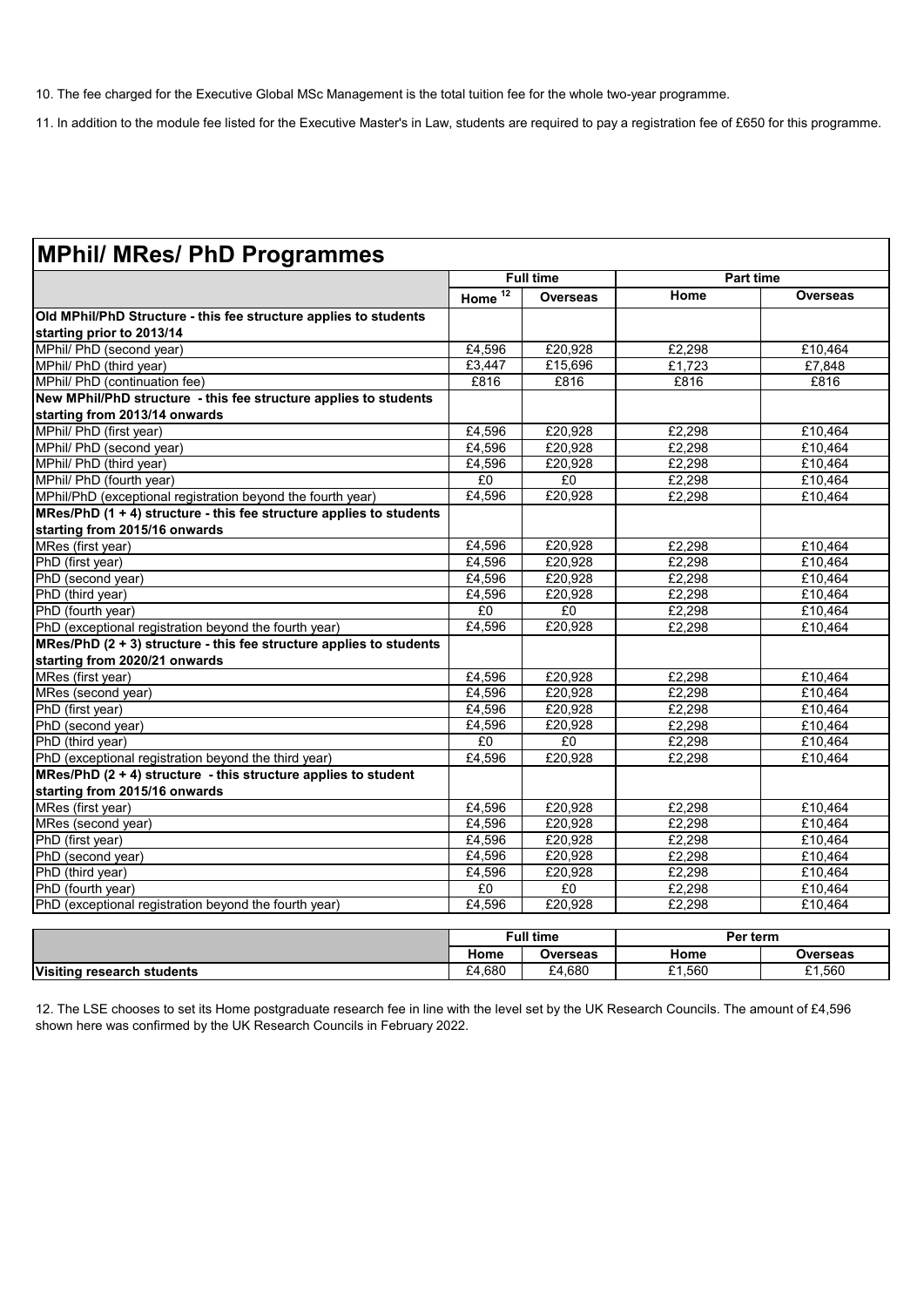# **MPHIL/PHD FULL-TIME FEE STRUCTURE**

The tuition fee structure for full-time MPhil/PhD programmes can be found in **Table 1**. The tuition fee for the first three years of study will be subject to inflationary increases in each year. In the fourth year, no fee will be charged. If the School grants an extension to the registration period beyond the fourth year of study, then the full research fee will be charged for that year and any subsequent years, i.e. from the fifth year onwards students will recommence paying fees.

|                            | Home/EU                     | Overseas                              |
|----------------------------|-----------------------------|---------------------------------------|
| MPhil/PhD - Year 1         | £ Full research fee payable | $\mathsf E$ Full research fee payable |
| MPhil/PhD - Year 2         | £ Full research fee payable | $\mathsf E$ Full research fee payable |
| MPhil/PhD - Year 3         | £ Full research fee payable | $\mathsf E$ Full research fee payable |
| MPhil/PhD - Year 4         | $£0$ fee                    | $£0$ fee                              |
| Registration beyond Year 4 | £ Full research fee payable | E Full research fee payable           |

#### **Table 1 – MPhil/PhD fee structure**

Tuition fees are reviewed annually and are subject to change. The relevant Table of Fees should be checked for the fee amount each year, e.g., for a student starting in 2022/23 the 2022/23 Table of Fees should be checked for fees payable in year 1, the 2023/24 Table of Fees should be checked for fees payable in year 2, and so on. The exact fees charged to each research student will consider any periods of interruption, changes in mode and other relevant factors. For example, a proportion of the fee will be charged where special arrangements have been agreed for part-time study.

The maximum length of registration is four years for full-time research students. Exceptionally, the Research Degrees Subcommittee Chair may permit a student to continue to register beyond the maximum length of their programme. Students permitted to enter year 5 will be liable to pay the full fee amount for each further year of study plus any inflationary increase. The only exceptions are:

- Students who have submitted their thesis, and have been examined, but have a significant period of revisions to make, i.e., 12 months, may be allowed to re-register with a zero fee while making the revisions.
- Students with disabilities may be allowed to register beyond the maximum period of study at a zero fee if this has been recommended by the Disability and Wellbeing Service at the School as being a reasonable adjustment and recorded in an Inclusion Plan. Cases will be considered on an individual basis by the Research Degrees Subcommittee Chair in consultation with the Disability and Wellbeing Service.

## **MRES/PHD FEE STRUCTURES**

The structure of MRes/PhD programmes at the School differs from the standard MPhil/PhD structure both in terms of programme length and the fees charged.

There are three different MRes/PhD structures operating at the School:

### **MRES/PHD 1 + 4 PROGRAMME**

An initial MRes year followed by a four-year PhD programme. This structure applies to students entering with a taught postgraduate qualification on the following MRes/PhD programmes:

**MRes/PhD Anthropology MRes/PhD International Development MRes/PhD Political Science MRes/PhD Quantitative Economic History**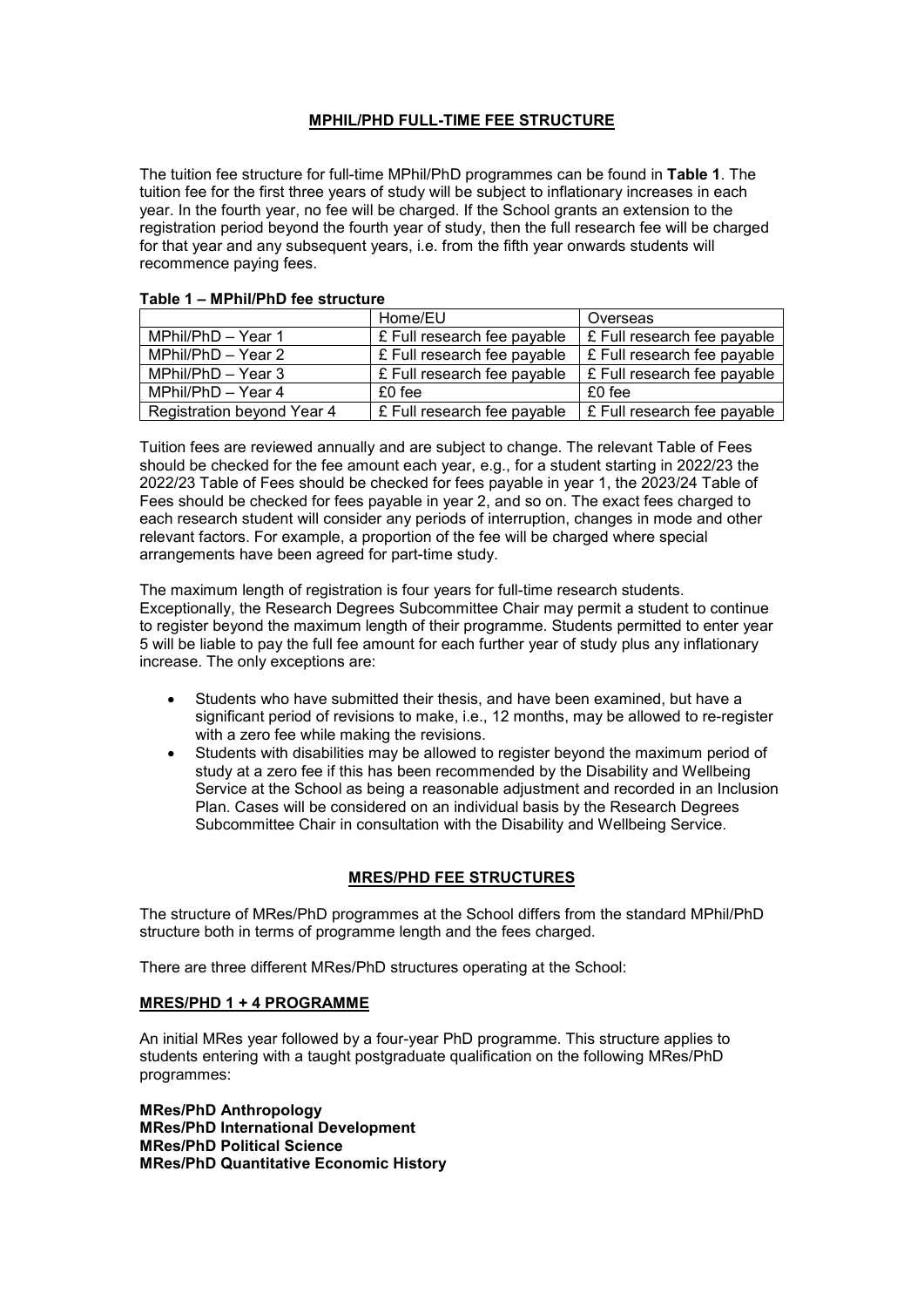The tuition fee structure for MRes/PhD 1 + 4 programmes can be found in **Table 2**. Students entering on to these programmes will be charged a full research fee for the MRes year, a full research fee for the first three years of their PhD and a zero fee for the remaining PhD year. If the School grants an extension to the registration period beyond the fourth year of PhD study, then the full research fee will be charged. Where fees are charged, they will increase by inflation each year. Tuition fees are reviewed annually and are subject to change. The relevant Table of Fees should be checked for the fee amount each year, e.g., for a student starting in 2022/23 the 2022/23 Table of Fees should be checked for fees payable in year 1, the 2023/24 Table of Fees should be checked for fees payable in year 2, and so on. Exceptions may apply relating to thesis revisions and disability as detailed in the MPhil/PhD section.

|                                          | Home/EU                     | Overseas                    |
|------------------------------------------|-----------------------------|-----------------------------|
| MRes - Year 1                            | £ Full research fee payable | £ Full research fee payable |
| PhD - Year 1                             | £ Full research fee payable | £ Full research fee payable |
| $PhD - Year 2$                           | £ Full research fee payable | £ Full research fee payable |
| $PhD - Year3$                            | £ Full research fee payable | £ Full research fee payable |
| $PhD - Year 4$                           | $£0$ fee                    | $£0$ fee                    |
| Registration beyond Year 4 of<br>the PhD | £ Full research fee payable | £ Full research fee payable |

## **Table 2 – 1+4 MRes/ PhD fee structure**

### **MRES/PHD 2 + 3 PROGRAMME**

A two-year MRes programme followed by a three-year PhD programme. This structure applies to students entering with a taught postgraduate qualification on the following MRes/PhD programmes:

### **MRes/PhD Accounting MRes/PhD Management – Employment Relations and Human Resources MRes/PhD Management - Organisational Behaviour MRes/PhD Management - Marketing**

The tuition fee structure for MRes/PhD 2 + 3 programmes can be found in **Table 3**. Students entering on to these programmes will be charged a full research fee for both years of the MRes, the full research fee for the first three years of their PhD and a zero fee for the remaining PhD year. If the School grants an extension to the registration period beyond the fourth year of PhD study, then the full research fee will be charged. Where fees are charged, they will increase by inflation each year. Tuition fees are reviewed annually and are subject to change. The relevant Table of Fees should be checked for the fee amount each year, e.g., for a student starting in 2022/23 the 2022/23 Table of Fees should be checked for fees payable in year 1, the 2023/24 Table of Fees should be checked for fees payable in year 2, and so on. Exceptions may apply relating to thesis revisions and disability as detailed in the MPhil/PhD section.

|                               | Home/EU                     | Overseas                    |
|-------------------------------|-----------------------------|-----------------------------|
| MRes (first year)             | £ Full research fee payable | £ Full research fee payable |
| MRes (second year)            | £ Full research fee payable | £ Full research fee payable |
| PhD (first year)              | £ Full research fee payable | £ Full research fee payable |
| PhD (second year)             | £ Full research fee payable | £ Full research fee payable |
| PhD (third year)              | £0 fee                      | £0 fee                      |
| Registration beyond Year 3 of | £ Full research fee payable | £ Full research fee payable |
| the PhD                       |                             |                             |

### **Table 3 – 2+3 MRes/ PhD fee structure**